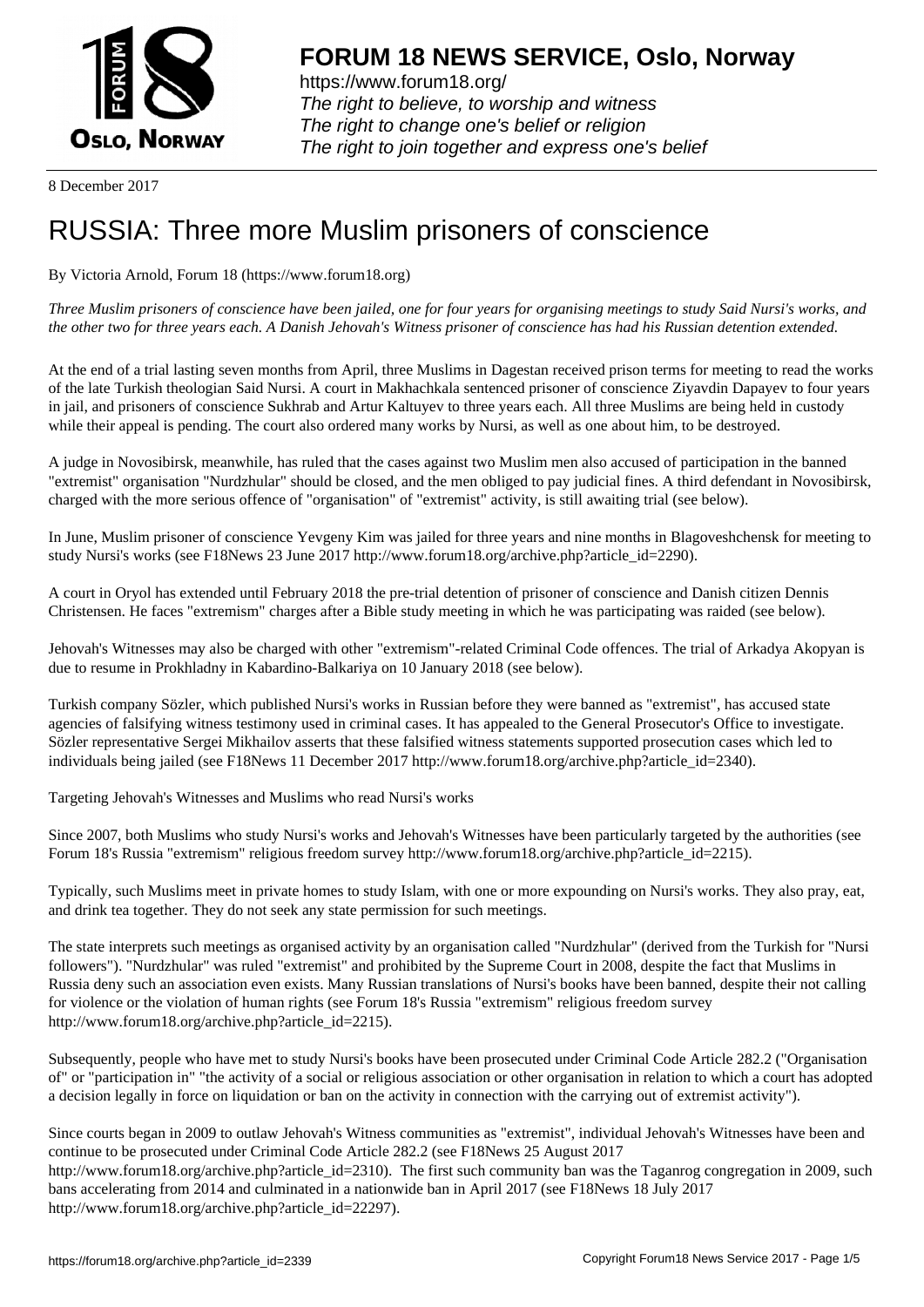Dagestan: three more Muslim prisoners of conscience jailed

Ziyavdin Badirsoltanovich Dapayev (born 12 May 1982) and brothers Sukhrab Abdulgamidovich Kaltuyev (born 13 November 1981) and Artur Abdulgamidovich Kaltuyev (born 15 June 1986) were sentenced on 7 November at Lenin District Court in Dagestan's capital, Makhachkala, according to the verdict seen by Forum 18.

The criminal cases were launched after the Dagestan FSB launched simultaneous raids on homes in four cities of the republic in March 2016. Dapayev and Sukhrab Kaltuyev were arrested, while Artur Kaltuyev was placed under travel restrictions. The men's trial began on 3 April 2017 (see F18News 12 May 2017 http://www.forum18.org/archive.php?article\_id=2279).

Prisoner of conscience Dapayev received a total of four years' imprisonment – three years resulting from the current case, plus the one year remaining of his previous conditional sentence. Prisoners of conscience Sukhrab and Artur Kaltuyev each received three years' imprisonment. All three men will serve their terms in a general-regime labour camp, should the verdict come into force. They will not be subject to further restrictions on freedom or deprivation of employment rights upon release.

Dapayev had already spent 20 months in pre-trial detention from March 2016 when the November 2017 verdict was handed down. Sukhrab Kaltuyev had spent six months in pre-trial detention in 2016 before being released under travel restrictions. Artur Kaltuyev had spent 20 months from March 2016 under travel restrictions (see F18News 12 May 2017 http://www.forum18.org/archive.php?article\_id=2279). The Kaltuyev brothers were taken into custody after the November 2017 verdict was handed down.

According to the written verdict, time spent in pre-trial detention (Dapayev and Sukhrab Kaltuyev) and under travel restrictions (Sukhrab Kaltuyev and Artur Kaltuyev) is to be set against the length of the sentence, but Judge Magomed Nasrutdinov did not specify exactly by how much this will reduce the time in prison.

The three men have submitted appeals against their convictions to Dagestan's Supreme Court, a fellow Muslim who reads Nursi's works told Forum 18 on 29 November. No hearing date has yet been set. Judge Nasrutdinov ruled that all three are to be kept in detention until their sentences come into force.

Dapayev was convicted on similar "extremism"-related charges on 18 May 2011 and given a three-year suspended sentence (see F18News 10 October 2011 http://www.forum18.org/Archive.php?article\_id=1623).

Judge Nasrutdinov accused Dapayev of "not taking the path of correction" after his 2011 conviction and of working "to select and teach candidates from among Muslim citizens for joining this prohibited religious association", while "fully realising the criminal nature and public danger of his actions".

## Religious literature ordered destroyed

Judge Nasrutdinov's verdict also states that large quantities of Nursi's works confiscated from the defendants' homes during raids in March 2016 are to be destroyed, together with a Russian translation of "Islam in Modern Turkey: an Intellectual Biography of Bediuzzaman Said Nursi" by Mary Weld (Sukran Vahide) (see F18News 11 April 2016 http://www.forum18.org/archive.php?article\_id=2166). Dapayev's laptop and mobile phone are to be returned to him. Confiscated flash drives and discs of recorded evidence will be retained in storage.

Courts are increasingly ordering the destruction of religious literature confiscated in raids which lead to criminal or administrative cases. Many of the items ordered destroyed – especially Nursi's books and Jehovah's Witness publications – have been banned by various courts and placed on the Federal List of Extremist Materials. More recently, courts have ordered Bibles and Hindu literature – including "The Bhagavad Gita As It Is" – to be destroyed (see F18News 1 March 2017 http://www.forum18.org/archive.php?article\_id=2261).

Punished for religious study, tea, prayers

In Dapayev's description of the meetings he led in his and Sukhrab Kaltuyev's flat in Makhachkala, he would read out a text by Nursi and explain it. Participants would then chat informally over tea. This would be followed by evening prayers. Artur Kaltuyev argued that his intention in teaching people about Nursi's works was that they should "receive Islamic knowledge".

Although all three defendants agreed that they were "followers" of Said Nursi, had led or attended study sessions on his writings, and had travelled to Turkey for conferences, they refused to admit any guilt in court. They argued that they "did not engage in extremist activities, did not infringe upon the rights and freedoms of the individual, did not teach young people in the spirit of the doctrine of the 'Nurdzhular' association in order to establish a worldwide caliphate, and, in general, [argued] that their activity in studying the works of Said Nursi and teaching others does not relate to the extremist organisation 'Nurdzhular'".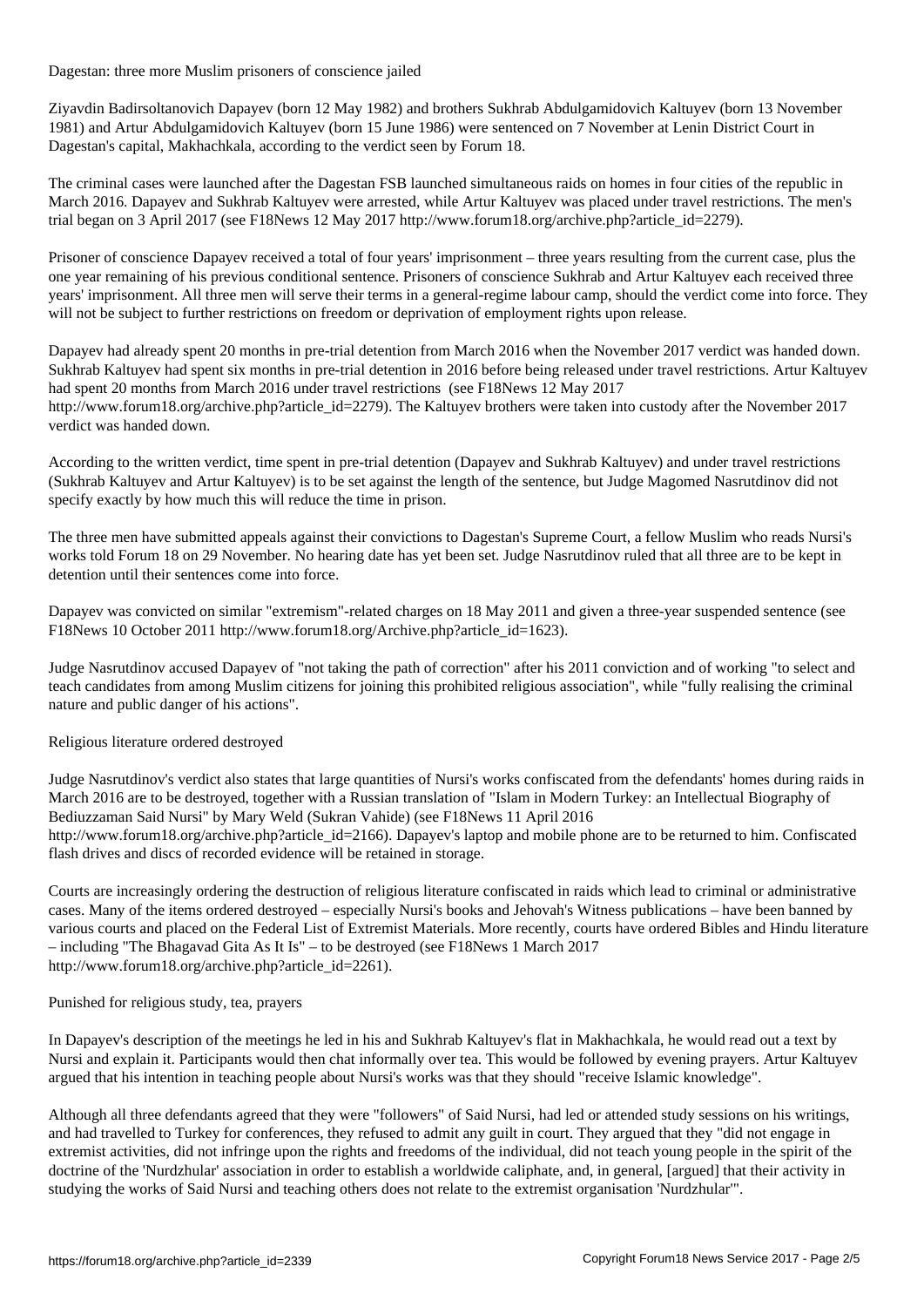pursuing 'Nurdzhular''s goal of "the Islamisation of the state".

Judge Nasrutdinov permitted the testimony for the defence of Sergei Mezentsev, doctor of philosophy at Moscow Construction Research University, who stated that Nursi's works do not contain calls to "extremism" or the establishment of a caliphate. The court considered his testimony "unreliable" as the state's "expert analysis" of surveillance materials had allegedly established that the defendants' meetings "contained direct and indirect indications of belonging to the religious organisation 'Nurdzhular', which is based on the study of the works of Said Nursi".

The court also rejected the defence's submission of expert psycholinguistic analysis from 2010 which stated that Nursi's books do not contain calls to carry out "extremist" activity. The judge argued that this analysis dated from Dapayev's previous case and was therefore irrelevant to current proceedings.

Novosibirsk: Two criminal cases closed, two investigations continue, two awaiting court

October District Court in Novosibirsk has closed the criminal cases against two Muslims accused of involvement in "Nurdzhular". Two more Muslims, allegedly part of the same "cell", remain under investigation – although neither is available to stand trial. A fifth and sixth – an Uzbek refugee and alleged "cell" leader Komil Odilov – have been formally charged but are still awaiting a court date.

Judge Yelena Sokolova ruled on 15 November that pensioner Uralbek Karaguzinov (born 21 July 1954) and undergraduate student Mirsultan Takhir-ogly Nasirov (born 8 October 1997) should each pay a judicial fine of 90,000 Roubles (12,700 Norwegian Kroner, 1,300 Euros or 1,500 US Dollars) under Criminal Code Article 76.2. This stipulates that people who have committed a minor or moderate-severity offence for the first time may be "released from criminal liability" by a court if they pay a fine which compensates for the damages caused (see F18News 7 November 2017 http://www.forum18.org/archive.php?article\_id=2332).

Ostensibly, these fines are a considerably lighter punishment than that which Karaguzinov and Nasirov may have received had they undergone a full trial and been found guilty. Their alleged offence under the pre-2016 Criminal Code Article 282.2, Part 2 ("Participation in the activity of a social or religious association or other organisation in relation to which a court has adopted a decision legally in force on liquidation or ban on the activity in connection with the carrying out of extremist activity"), carries fines of up to 300,000 Roubles, compulsory labour of up to three years, or imprisonment of up to four years (see Forum 18's Russia "extremism" religious freedom survey http://www.forum18.org/archive.php?article\_id=2215).

Karaguzinov and Nasirov will also have no criminal record as a result, but a fellow Muslim who has been following the case described the outcome to Forum 18 as "a deceit", which may have negative consequences for the other people targeted in the same investigation. Having agreed to accept a judicial fine rather than a trial, he explained, Karaguzinov and Nasirov then had to plead guilty to the charges of involvement in a banned "extremist" organisation – "that is, they recognised the existence of the organisation [Nurdzhular] ..thus, [investigators] received 'evidence' of Odilov's guilt as the 'organiser'".

Komil Odilovich Odilov (born 18 August 1975) has been charged under Criminal Code Article 282.2, Part 1 ("Organisation of the activity of a social or religious association or other organisation in relation to which a court has adopted a decision legally in force on liquidation or ban on the activity in connection with the carrying out of extremist activity") (see F18News 7 November 2017 http://www.forum18.org/archive.php?article\_id=2332). His lawyer Yuliya Zhemchugova told Forum 18 on 29 November that they have now finished familiarising themselves with the case materials, but do not know when the case will come to court. Analysis of the case by a religious studies expert, Zhemchugova observed, found "no signs of extremism and no differences from traditional Islam" in Odilov and his fellow Muslims' actions.

The FSB security service opened a criminal case against Odilov, Karaguzinov, Nasirov, and Timur Muzafarovich Atadzhanov (born 21 April 1988) in December 2015 after they and several other Muslims were detained at a cafe in Novosibirsk (see F18News 21 January 2016 http://www.forum18.org/archive.php?article\_id=2141).

The FSB security service also recently opened an investigation of Imam Ilhom Merazhov under Criminal Code Article 282.2, Part 1 (see F18News 7 November 2017 http://www.forum18.org/archive.php?article\_id=2332). Merazhov now lives abroad. Atadzhanov also remains under investigation under Criminal Code Article 282.2, Part 2, and, as his whereabouts are unknown, he has been placed on the federal wanted list (see F18News 1 February 2017 http://www.forum18.org/archive.php?article\_id=2251).

Odilov, Atadzhanov, Karaguzinov, Nasirov, and Merazhov are all on the Federal Financial Monitoring Service (Rosfinmonitoring) "List of Terrorists and Extremists". This imposes a freeze on their financial assets and strict limits on their financial transactions (see Forum 18's Russia "extremism" religious freedom survey http://www.forum18.org/archive.php?article\_id=2215).

The sixth Muslim from Novosibirsk accused of involvement in "Nurdzhular" is Uzbek citizen Bobirjon Tukhtamurodov. Investigators initially treated him as a witness, but, on 31 October 2017, he was also charged under Criminal Code Article 282.2, Part 2. Odilov's lawyer Yuliya Zhemchugova told Forum 18 on 29 November that Tukhtamurodov is the one now facing the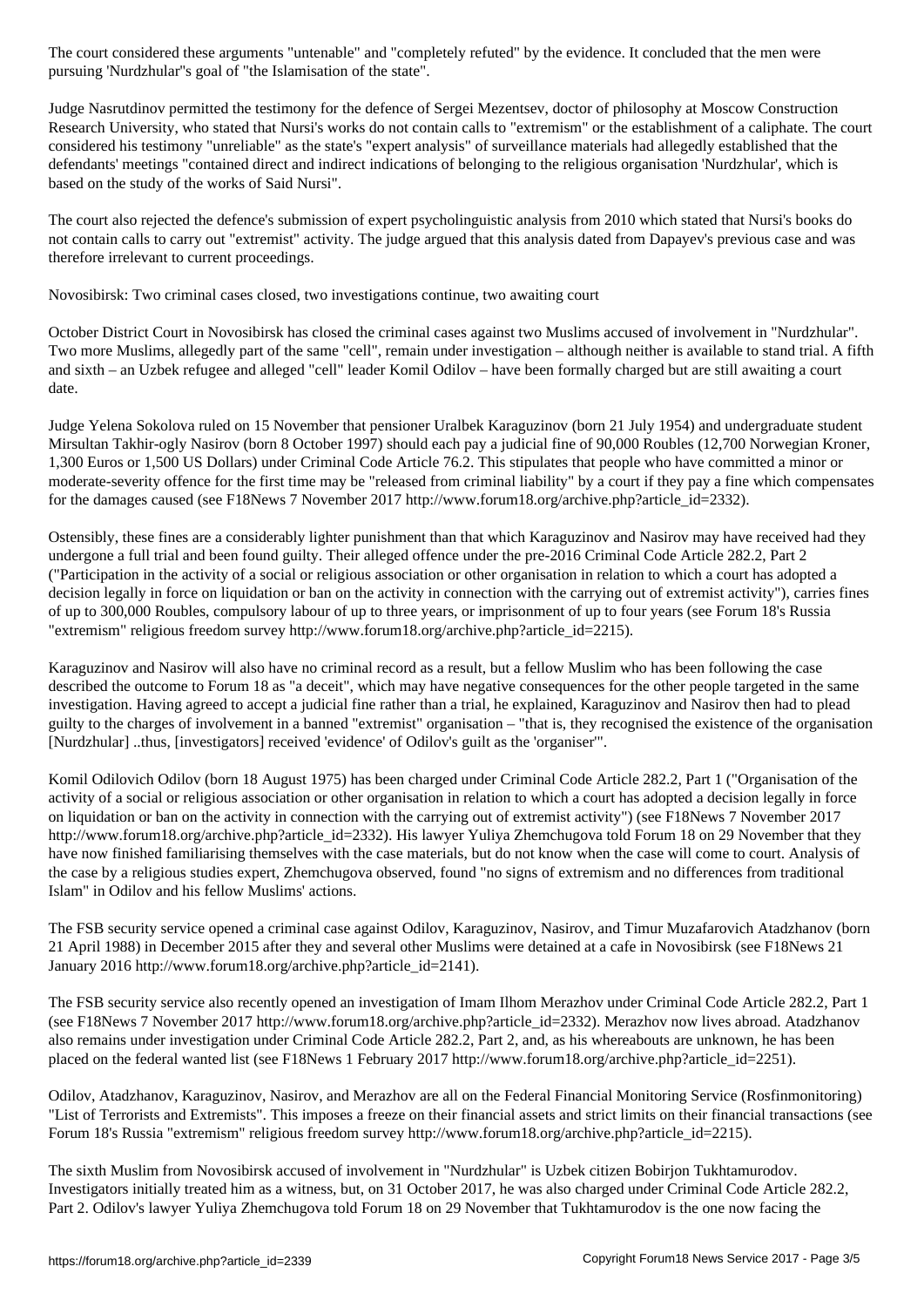found guilty, he will lose this protection and may be deported back to Uzbekistan.

There, Zhemchugova said, he would face "torture and ill-treatment" (see Forum 18's Uzbekistan religious freedom survey http://www.forum18.org/archive.php?article\_id=2314). She added that, for a month before the FSB security service initiated the criminal case against him, Tukhtamurodov and his family in Uzbekistan were harassed by the Uzbek security services, who put pressure on him to return to Uzbekistan – they have promised to act leniently towards him, but he has not acquiesced.

Uzbekistan has been seeking Tukhtamurodov's return to face criminal charges for participating in an unregistered religious community since 2010. Russia ruled that he should be extradited back to Uzbekistan, but Tukhtamurodov – who was detained by the Russian authorities for seven months - succeeded in having that decision overturned. The European Court of Human Rights in Strasbourg told the Russian government in 2014 that he should not be handed over to Uzbekistan (see F18News 15 April 2014 http://www.forum18.org/archive.php?article\_id=1947).

## Other Nursi-related prosecutions

The only trials of Nursi readers known to be ongoing as of 8 December are the separate but related prosecutions of Andrei Nikolayevich Dedkov (born 16 June 1979) and Andrei Gennadyevich Rekst (born 14 March 1994) in Krasnoyarsk. Both criminal trials in two different city courts began in May (see F18News 12 May 2017 http://www.forum18.org/archive.php?article\_id=2279).

Dedkov has been charged under Criminal Code Article 282.2, Part 1 ("Organisation of the activity of a social or religious association or other organisation in relation to which a court has adopted a decision legally in force on liquidation or ban on the activity in connection with the carrying out of extremist activity"), and has so far undergone eight hearings at Soviet District Court, the most recent on 7 December. The trial is due to continue on 14 December. He was initially held in pre-trial detention but is currently under travel restrictions.

Rekst, who is free on bail, is being tried at Sverdlovsk District Court under Criminal Code Article 282.2, Part 2 ("Participation in the activity of a social or religious association or other organisation in relation to which a court has adopted a decision legally in force on liquidation or ban on the activity in connection with the carrying out of extremist activity"). The thirteenth hearing in his case is due to take place on 21 December.

Another Muslim from Dagestan, Ilgar Vagif-ogly Aliyev, remains in pre-trial detention in Makhachkala as the FSB security service investigation of his case continues. His detention will be reconsidered by a court in late December. There is currently no indication of when he will come to trial. Aliyev was arrested in April for leading study groups on Nursi's works (see F18News 12 May 2017 http://www.forum18.org/archive.php?article\_id=2279)

## Jehovah's Witness prosecutions

A judge at Oryol's Soviet District Court has extended the pre-trial detention of Danish Jehovah's Witness prisoner of conscience Dennis Ole Christensen for a further three months, until 23 February 2018 (by which time he will have been in custody for nine months). Investigators accuse him of "continuing the activities" of the Oryol Jehovah's Witness community, which was banned and liquidated as "extremist" in June 2016. He denies the charges.

In a three-hour hearing on 20 November, Judge Andrei Tretyakov refused to allow Christensen to return home under house arrest. He also declined to consider the Danish Embassy's guarantee that it would not issue him with a new passport or otherwise help him leave the country, Jehovah's Witnesses stated the same day.

Prisoner of conscience Christensen was detained in May 2017 under Criminal Code Article 282.2, Part 1 ("Organisation of the activity of a social or religious association or other organisation in relation to which a court has adopted a decision legally in force on liquidation or ban on the activity in connection with the carrying out of extremist activity"), when police and FSB security service officers raided a Bible study meeting in Oryol (see F18News 22 June 2017 http://www.forum18.org/archive.php?article\_id=2290).

The criminal trial of Jehovah's Witness elder Arkadya Akopovich Akopyan continues at Prokhladny District Court in Kabardino-Balkariya. His next hearing is due to take place on 10 January 2018.

Akopyan has been charged under Criminal Code Article 282, Part 1 ("Actions directed at the incitement of hatred [nenavist] or enmity [vrazhda], as well as the humiliation of an individual or group of persons on the basis of sex, race, nationality, language, origin, attitude to religion, or social group"). He is accused of giving sermons in which he "degraded the dignity of adherents of other religions", as well as of distributing banned "extremist" literature among members of his congregation (see F18News 22 June 2017 http://www.forum18.org/archive.php?article\_id=2290). (END)

For more background see Forum 18's surveys of the general state of freedom of religion and belief in Russia at http://www.forum18.org/Archive.php?article\_id=2246, and of the dramatic decline in this freedom related to Russia's Extremism